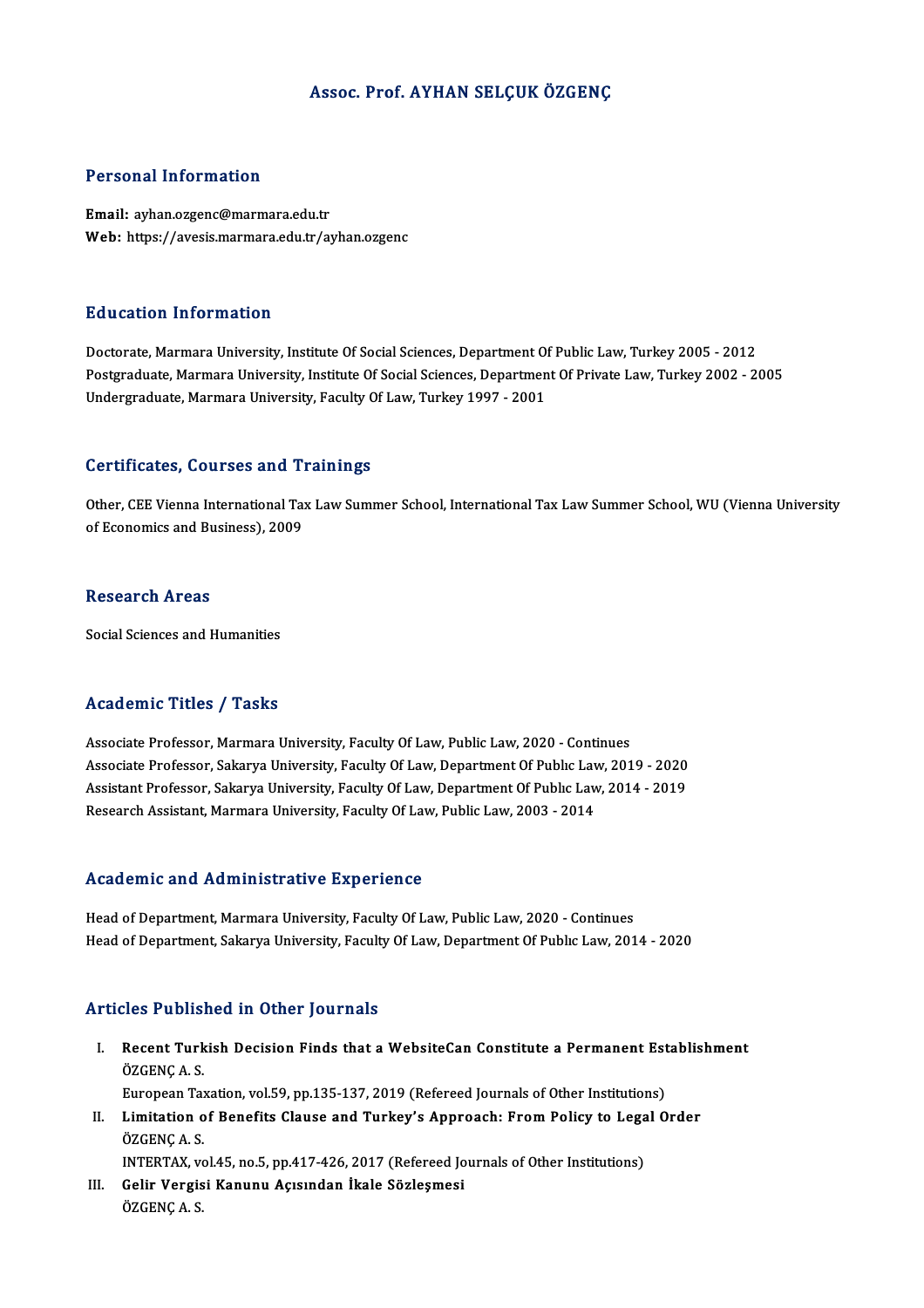Marmara Üniversitesi Hukuk Fakültesi Hukuk Araştırmaları Dergisi, vol.22, no.2, pp.115-130, 2016 (Other<br>Refereed National Jeurnala) Marmara Üniversitesi Hukuk<br>Refereed National Journals)<br>Yahangi HakamKanarlari I Marmara Üniversitesi Hukuk Fakültesi Hukuk Araştırmaları Dergisi, vol.22, no.2, pp.115-130, 2016 (O<br>Refereed National Journals)<br>IV. Yabancı HakemKararları UyarıncaÖdenen Tazminatlarınİndirilebilir GiderNiteliği Üzerine

# Refereed National Jo<br>Yabancı HakemKar<br>BirDeğerlendirme<br>ÖZCENC A S Yabancı Hak<br>BirDeğerlen<br>ÖZGENÇ A. S.<br>Vergi Sarunla BirDeğerlendirme<br>ÖZGENÇ A. S.<br>Vergi Sorunları Dergisi, no.337, pp.39-51, 2016 (Other Refereed National Journals)

- ÖZGENÇ A. S.<br>Vergi Sorunları Dergisi, no.337, pp.39-51, 2016 (O<br>V. Transfer Fiyatlandırmasında Yabancı Emsal<br>ÖZCENC A. S Vergi Sorunla<br><mark>Transfer Fiy</mark><br>ÖZGENÇ A. S.<br>Vergi Sorunla ÖZGENÇ A. S.<br>Vergi Sorunları Dergisi, no.335, pp.81-101, 2016 (Other Refereed National Journals)
- VI. Vergi Anlaşmalarının Aşımı Karşılaştırmalı İçtihat Örnekleri Üzerinden TürkHukukuna Vergi Sorunları De<mark>ı</mark><br>Vergi Anlaşmalar<br>İlişkinÇıkarımlar<br>Ö<sup>7CENCAS</sup> Vergi Anlaşı<br>İlişkinÇıkarı<br>ÖZGENÇ A. S.<br>Vergi Sarunla ÖZGENÇ A. S.<br>Vergi Sorunları Dergisi, no.331, pp.133-149, 2016 (Other Refereed National Journals) ÖZGENÇ A. S.<br>Vergi Sorunları Dergisi, no.331, pp.133-149, 2016 (<br>VII. Mükellef Hakları Bildirgesinin Hukuki Niteliği<br>ÖZCENC A. S
- Vergi Sorunla<br><mark>Mükellef Ha</mark><br>ÖZGENÇ A. S.<br>Vergi Dünyes ÖZGENÇ A. S.<br>Vergi Dünyası, no.305, pp.184-194, 2007 (Other Refereed National Journals)

# Books&Book Chapters

- ooks & Book Chapters<br>I. Çok Taraflı Vergi Anlaşmasının Temel Esasları<br>ÖZCENC A S to & Book<br>Cok Taraflı<br>ÖZGENÇ A. S.<br>On İki Levba Çok Taraflı Vergi Anlaşmasının Te<br>ÖZGENÇ A. S.<br>On İki Levha Yayıncılık, İstanbul, 2019<br>Chanter 25. Turkey ÖZGENÇ A. S.<br>On İki Levha Yayıncılık<br>II. Chapter 35: Turkey<br>ÖZCENÇ A. S On İki Levha<br>Chapter 35:<br>ÖZGENÇ A. S.<br>in: Implement
- 

ÖZGENÇ A. S.<br>in: Implementing Key BEPS Actions: Where do we stand?, Michael Lang, Jeffrey Owens, Pasquale Pistone, Alexander ÖZGENÇ A. S.<br>in: Implementing Key BEPS Actions: Where do we stand?, Michael Lang, Jeffrey Owens, Pasquale Pistone, Alexanc<br>Rust, Josef Schuch, Claus Staringer, Editor, IBFD, International Breau Fiscal Documentation, Amster in: Impleme<br>Rust, Josef<br>897, 2019<br>Vergi Ank Rust, Josef Schuch, Claus Staringer, Editor, IBFD<br>897, 2019<br>III. Vergi Anlaşmalarının Kötüye Kullanılması<br>ÖZCENC A S

- 897, 2019<br>Vergi Anlaşı<br>ÖZGENÇ A. S.<br>On <sup>ilçi</sup> Levbe Vergi Anlaşmalarının Kötüye Kulla<br>ÖZGENÇ A. S.<br>On İki Levha Yayıncılık, İstanbul, 2016<br>Vergi Hulmlm Pratik Columa El Kü ÖZGENÇ A. S.<br>On İki Levha Yayıncılık, İstanbul, 2016<br>IV. Vergi Hukuku Pratik Çalışma El Kitabı<br>VALTI B. ÖZGENÇ A. S
- On İki Levha Yayıncılık, İstanbul, 2016<br>Vergi Hukuku Pratik Çalışma El Ki<br>YALTI B. S. , ÖZGENÇ A. S.<br>Beta. 2007 <mark>Vergi Huk</mark><br>YALTI B. S.<br>Beta, 2007

# Refereed Congress / Symposium Publications in Proceedings

efereed Congress / Symposium Publications in Proceedings<br>I. Avrupa Birliği İçtihadı ve Türk İçtihadı Açısından Katma Değer Vergisinde Müteselsil Sorumluluk<br>ÖZCENCA S rood dong.<br>Avrupa Birli<br>ÖZGENÇA.S. Avrupa Birliği İçtihadı ve Türk İçtihadı Açısından Katma Değer Vergi:<br>ÖZGENÇ A. S.<br>Hukukta Sorumluluğa Güncel Yaklaşım, Turkey, 14 April 2017, vol.5, pp.83-97<br>PERS Evlam 6: Vergi Anlasmalarının Suistimalinin Önlanmesi

- ÖZGENÇ A. S.<br>Hukukta Sorumluluğa Güncel Yaklaşım, Turkey, 14 April 2017, vol.5, <sub>1</sub><br>II. BEPS Eylem 6: Vergi Anlaşmalarının Suistimalinin Önlenmesi<br>ÖZGENC A. S. Hukukta Soru<br><mark>BEPS Eylem</mark><br>ÖZGENÇ A. S.<br>Vergilandirm ÖZGENÇ A. S.<br>Vergilendirmede Matrah Aşındırma ve Kar Kaydı<br>III. Depicting National Tax Legislation: Turkey<br>ÖZGENÇ A. S
	- Vergilendirmede Matrah Aşındırma ve Kar Kaydırma, Turkey, 27 November 2015
- Vergilendirm<br><mark>Depicting N</mark><br>ÖZGENÇ A. S.<br>Tav Legislatio</mark> Depicting National Tax Legislation: Turkey<br>ÖZGENÇ A. S.<br>Tax Legislation: Standards, Trends and Challenges, Lodz, Poland, 10 - 12 October 2013, pp.411-429<br>Vergi Anleemalanud Censek Lebder Keyramı ÖZGENÇ A. S.<br>Tax Legislation: Standards, Trends and Challenges,<br>IV. Vergi Anlaşmalarınd Gerçek Lehdar Kavramı<br>ÖZGENÇ A. S. Tax Legislatic<br>Vergi Anlaşı<br>ÖZGENÇ A. S.<br>Cana Akadam
- GençAkademisyenler YeniYaklaşımlar,Turkey,14May2011,pp.145-167
- V. National Report Turkey